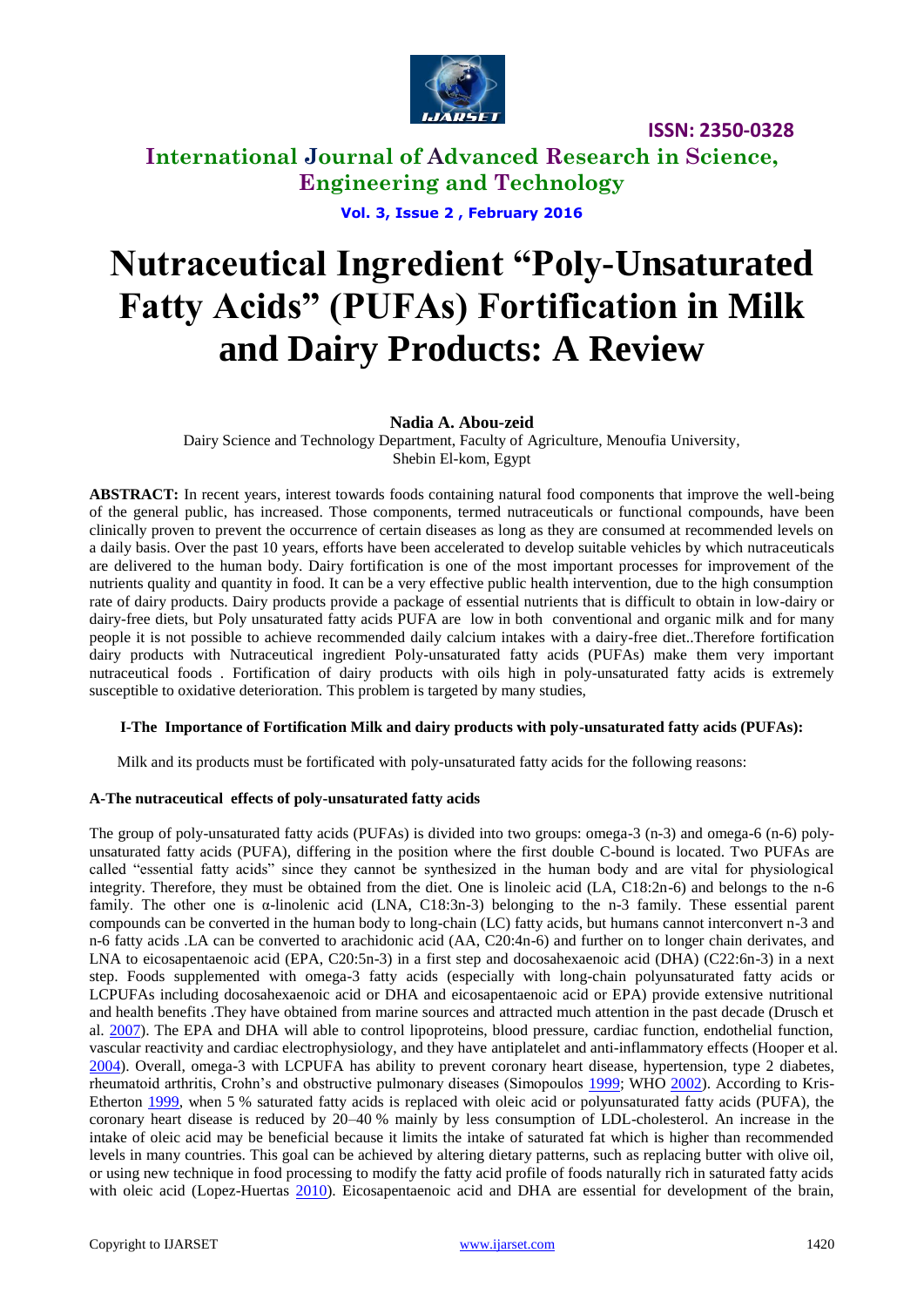

## **International Journal of Advanced Research in Science, Engineering and Technology**

### **Vol. 3, Issue 2 , February 2016**

concentration, and the learning ability of children, as well as promoting health in the general population [\(Milner and](http://onlinelibrary.wiley.com/doi/10.1111/j.1471-0307.2009.00547.x/full#b73)  [Alison 1999](http://onlinelibrary.wiley.com/doi/10.1111/j.1471-0307.2009.00547.x/full#b73)

Artemis2010 mentioned that today, Western diets are characterized by a higher omega-6 and a lower omega-3 fatty acid intake, whereas during the Paleolithic period when human's genetic profile was established, there was a balance between omega-6 and omega-3 fatty acids. Their balance is an important determinant for brain development and in decreasing the risk for coronary heart disease (CHD), hypertension, cancer, diabetes, arthritis, and other autoimmune and possibly neurodegenerative diseases. Both omega-6 and omega-3 fatty acids influence gene expression. Because of single nucleotide polymorphisms (SNPs) in their metabolic pathways, blood levels of omega-6 and omega-3 fatty acids are determined by both endogenous metabolism and dietary intake making the need of balanced dietary intake essential for health and disease prevention. Whether an omega-6/omega-3 ratio of 3:1 to 4:1 could prevent the pathogenesis of many diseases induced by today's Western diets [\(AFSSA, 2010\)](http://www.ocl-journal.org/articles/ocl/abs/2010/05/ocl2010175p267/ocl2010175p267.html#R1), a target of 1:1 to 2:1 appears to be consistent with studies on evolutionary aspects of diet, neurodevelopment, and genetics. A target of omega-6/omega-3 fatty acid ratio of 1:1 to 2:1 appears to be consistent with studies on evolutionary aspects of diet, neurodevelopment and genetics. A balanced ratio of omega-6/omega-3 fatty acids is important for health and in the prevention of CHD and possibly other chronic diseases. Tabea Brick et al 2016 found that continuous farm milk consumption in childhood protects against asthma at school age partially by means of higher intake of ω-3 polyunsaturated FAs, which are precursors of antiinflammatory mediators.

Omega-3s are the most widely purchased nutritional supplement in the United States. But they took a dip in popularity in 2015 after several clinical trials failed to show a positive effect. A lower ratio of omega-6 to omega-3 fatty acids is desirable to reduce the risk of many chronic diseases of high prevalence in Western societies, but the typical American diet contains 14- to 25-times more omega-6s than omega-3s.

Omega-3 is considered an essential nutrient since it is the precursor of EPA and DHA, which cannot be synthesised in the human body [\(Awaisheh et](http://onlinelibrary.wiley.com/doi/10.1111/j.1471-0307.2009.00547.x/full#b8) al. 2005). Eicosapentaenoic acid and DHA are essential for development of the brain, concentration, and the learning ability of children, as well as promoting health in the general population [\(Milner and Alison 1999\)](http://onlinelibrary.wiley.com/doi/10.1111/j.1471-0307.2009.00547.x/full#b73). among the general properties of PUFAs, is it possible to determine some concrete facts showing the interest of consuming reasonable amounts of omega-3 and to see an improvement of skin health conditions (De spirt et al 2008)

Jean-Marc Maurette 2008 mentioned that the too low level of omega-3 intake in the modern diet is a fact which is worrying health professional and authorities. Among the "traditional" recommendation for a safe and equilibrated diet, recommending food containing omega-3, is there, out of the inescapable fish oil leading to some digestive discomforts, any alternative? Two human clinical trials conducted to verify the effective efficiency of this re equilibrated diet on various skin parameters (hydration, surface evaluation, inflammation) are reviewed here. The results of the clinical trials on various skin parameters (hydration, trans epidermal water loss, roughness, scaling, superficial inflammation and blood flow) were quite convincing about the interest of such a supplementation.

#### **B-The low content of Poly unsaturated fatty acids PUFA in milk**

Poly unsaturated fatty acids PUFA are low in both conventional and organic milk, Most full-fat dairy products contain CLA in quantities varying from 6 to 16 mg/g of total fat content, with lesser amounts in meat [\(Parodi, 1977\)](javascript:void(0);), 85 to 95% of which is present as the C18:2 cis-9, trans-11 isomer. Therefore, estimates of CLA daily intake from food sources range from 150 to 212 mg/d [\(McGuire et al., 1997\)](javascript:void(0);) or from 300 mg to 1.5 g [\(Fritsche et al., 1999\)](javascript:void(0);) although actual intake appears to be dependent on gender and intake of food from animal or vegetable origins. [Ip et al. \(1994\)\)](javascript:void(0);) estimated that a 70-kg human should consume 3.0 g of CLA/d to achieve maximum health benefits. Similarly, CLA supplementation in overweight subjects after weight loss seems to aid the regain of fat-free mass at experimental doses of 1.8 and 3.6  $g/d$  [\(Kamphuis et al., 2003\)](javascript:void(0);). Nevertheless, the extrapolation of CLA effects observed in animals to the human situation should be made with caution.

Cis-polyenoic acids are present at low concentrations in milk fat, because of the biohydrogenation reactions that take place in the rumen. These acids are comprised almost exclusively of linoleic acid (9c, 12c-18:2), about 1.2 to 1.7% and a-linolenic acid (9c, 12c, 15c-18:3), about 0.9 to 1.2%. These two fatty acids are essential fatty acids; they cannot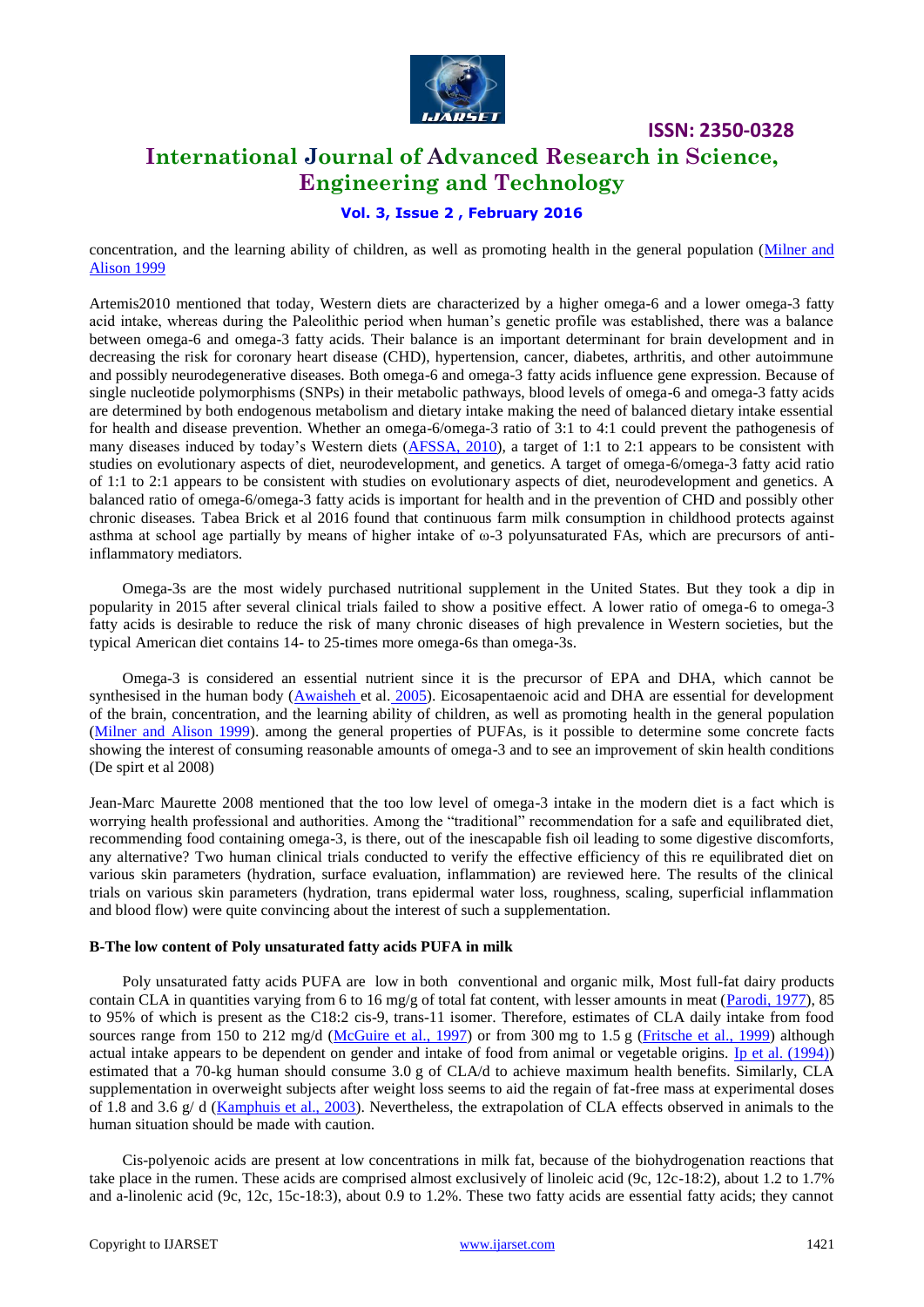

## **International Journal of Advanced Research in Science, Engineering and Technology**

### **Vol. 3, Issue 2 , February 2016**

be synthesised within the body and must be supplied by the diet. In recent times, the usage of the term "essential" has been extended to include derivatives of these fatty acids, which are not synthesised in signiWcant quantities (e.g., eicosapentaenoic acid, 20:5 and docosahexaenoic acid, 22:6). The proportion of a-linolenic acid appears to be aVected by the cow's diet; the concentration is higher in milk from pasture-fed cows than in milk from barn-fed cows (Hebeisen et al., 1993; WolV et al.,1995) Cis-polyenoic acids are present at low concentrations in milk fat, because of the biohydrogenation reactions that take place in the rumen. These acids are comprised almost exclusively of linoleic acid (9c, 12c-18:2), about 1.2 to 1.7% and a-linolenic acid (9c, 12c, 15c-18:3), about 0.9 to 1.2% (Table 1.2). These two fatty acids are essential fatty acids; they cannot be synthesised within the body and must be supplied by the diet. In recent times, the usage of the term "essential" has been extended to include derivatives of these fatty acids, which are not synthesised in signiWcant quantities (e.g., eicosapentaenoic acid, 20:5 and docosahexaenoic acid, 22:6). The proportion of a-linolenic acid appears to be aVected by the cow's diet; the concentration is higher in milk from pasturefed cows than in milk from barn-fed cows (Hebeisen et al., 1993; WolV et al.,1995) In the case of linoleic acid, the picture is less clear with diverting trends being reported by the two research groups. While milk and dairy products are perceived as good sources of bioavailable calcium, milk fat contains about 70 % saturated fatty acids (mainly Myristic and Palmitic acids) and have potentials to raise total and LDL cholesterol and increase the risk of cardiovascular disease (AHA [2006\)](http://link.springer.com/article/10.1007/s13197-013-1163-z/fulltext.html#CR2). To reduce the intake of saturated fatty acids in favor of healthier fatty acids, it is a good nutritional strategy to substitute the milk fat of dairy products with a combination of oleic acid and fish oil (Lopez-Huertas [2010;](http://link.springer.com/article/10.1007/s13197-013-1163-z/fulltext.html#CR38) Hibbeln et al. [2006\)](http://link.springer.com/article/10.1007/s13197-013-1163-z/fulltext.html#CR24).

Milk and milk products have an n-6 : 12-3 ratio of 2 : 1, and they currently contribute only 6 % of the average daily intake of n-3 PUFA (British Nutrition Foundation, 1992). In a 2003–2004 study, Ellis et al. (2006) observed no significant differences in CLA content in the milk from 17 organic and 19 conventional dairies in the UK, although the n-6:n-3 ratio in the organic milk was consistently and significantly lower in the organic milk. The only individual fatty acids reported in that paper were CLA and trans-18:1 (vaccenic acid, which is not a trans fatty acid thought to be harmful). Benbrook et al. (2013) analysed organic and conventional milk from 14 commercial processors from across the US and determined that over a 12-month-period organic milk averaged 62% more n-3 fatty acids and 25% fewer n-6 fatty acids than conventional milk. They reported individual fatty acids, finding that the CLA concentration was 18% higher in organic milk. These analyses were performed on retail samples and not on farm milk. Schwendel et al. (2015) recently concluded that researchers generally have not controlled sufficient variables to allow for valid comparisons between organic and conventionally produced milk.

Dominika Średnicka-Tober et al 2016 reported that there were no significant differences in total SFA and MUFA concentrations between organic and conventional milk. However, concentrations of total PUFA and n-3 PUFA were significantly higher in organic milk, by an estimated 7 (95 % CI −1, 15) % and 56 (95 % CI 38, 74) %, respectively. Concentrations of α-linolenic acid (ALA), very long-chain n-3 fatty acids (EPA+DPA+DHA) and conjugated linoleic acid were also significantly higher in organic milk, by an 69 (95 % CI 53, 84) %, 57 (95 % CI 27, 87) % and 41 (95 % CI 14, 68) %, respectively. As there were no significant differences in total n-6 PUFA and linoleic acid (LA) concentrations, the n-6:n-3 and LA:ALA ratios were lower in organic milk, by an estimated 71 (95 % CI −122, −20) % and 93 (95 % CI −116, −70) %. It is concluded that organic bovine milk has a more desirable fatty acid composition than conventional milk.

Michael et aL 2016 study of two adjacent dairy farms, one using conventional confined herd management and the other organic management, revealed significant differences in the fatty acid composition of the milk. Compared with conventional milk, organic milk had higher levels of conjugated linoleic acid (CLA) and α-linolenic acid (the major omega-3 fatty acid in milk), and less stearic and linoleic acid (the major omega-6 fatty acid in milk) during the spring– summer grazing season. When discarding geography and weather as variables, organic milk appears to yield more CLA and  $\alpha$ -linolenic acid, which should be beneficial to health.

**C-Milk and dairy products are suitable vehicles by which nutraceuticals are delivered to the human body** fortification is one of the most important processes for improvement of the nutrients quality and quantity in food. It can be a very effective public health intervention, due to the high consumption rate of dairy products, Hadi et al 2015.Dairy products provide a package of essential nutrients that is difficult to obtain in low-dairy or dairy-free diets, and for many people it is not possible to achieve recommended daily calcium intakes with a dairy-free diet. Serge Rozenberg et al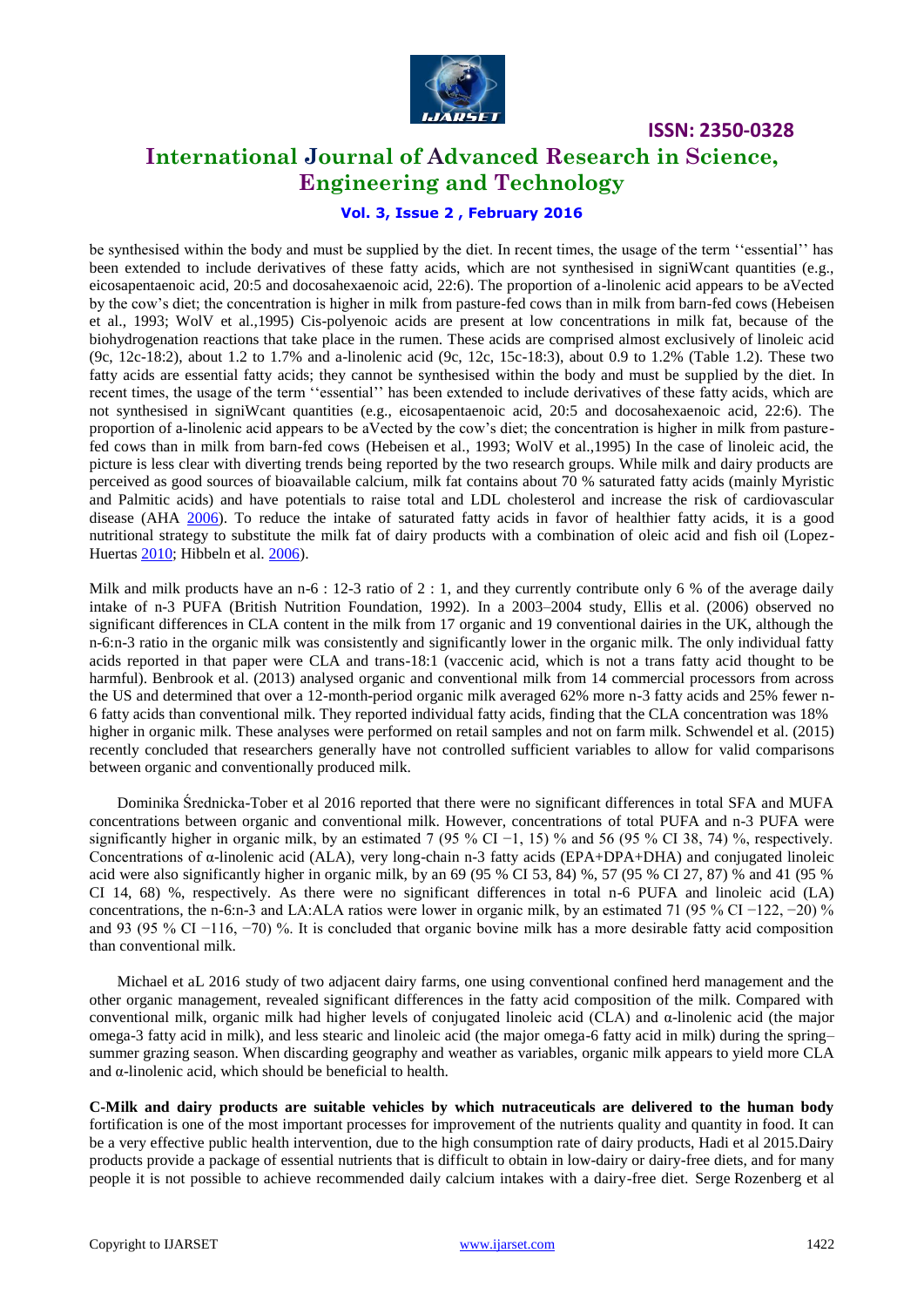

# **ISSN: 2350-0328 International Journal of Advanced Research in Science, Engineering and Technology**

### **Vol. 3, Issue 2 , February 2016**

2016.Therefore fortification dairy products with Nutraceutical ingredient Poly-unsaturated fatty acids (PUFAs) make them very important nutraceutical foods .

#### **D-Daily dose of EPA and DHA:**

Various studies have recommended that the daily dose of EPA and DHA for an average person is approximately 300 mg (190–330 mg) and represents the consumption of two portions of fish per week (one oily). The amount 2–10 g of oleic acid has been suggested to use daily instead of fatty acids from milk fat. It represents only  $1-4\%$  of the energy in a 2500 kcal diet (AHA [2006;](http://link.springer.com/article/10.1007/s13197-013-1163-z/fulltext.html#CR2) AFSSA [2003\)](http://link.springer.com/article/10.1007/s13197-013-1163-z/fulltext.html#CR1).

#### **II-Fortifiction milk and dairy product with poly-unsaturated fatty acids (PUFAs):**

#### **A. How to prevent oxidation of fortified oil in dairy products:**

Numerous challenges exist in the production, transportation, and storage of polyunsaturated fatty acids (such as omega-3, omega-6 fatty acids) fortified functional food products because oils high in poly-unsaturated fatty acids are extremely susceptible to oxidative deterioration (Kolanowski et al., 1999, Michelsen et al., 2001). It has been a challenge for oil refiners to inhibit lipid oxidation of oils high in omega-3 fatty acids during processing, shipping, and storage. Additional challenges exist in preventing the oxidation of omega-3 fatty acids when they are incorporated into processed foods (Adler-Nissen and Meyer, 2001).Techniques used to control the oxidation of omega-3 fatty acids in bulk oils are limited to temperature control, oxygen-free atmospheres, and lipid-soluble antioxidants (Nawar, 1996;

McClements and Decker, 2000). The most effective antioxidants in bulk oils are polar-free radical scavengers. These polar antioxidants are often not effective once the oils are dispersed into water-based foods because the antioxidant will migrate from the lipid into the aqueous phase where it is not as effective at protecting lipids (Frankel, 1998). Oilinwater emulsions may be better systems to increase the oxidative stability of lipids than bulk oils because additional protective measures such as water-soluble antioxidants, chelators ,and emulsion droplet interfacial engineering can be used to inhibit lipid oxidation (Donnelly et al., 1998; Mancuso et al., 1999; Mei et al., 1999; Silvestre et al., 2000). Oilin-water emulsions may be easier to disperse into water-based foods such as beverages, dairy products, salad dressings, and muscle foods than bulk oil that could physically separate from the aqueous phase during storage. Because the emulsion would maintain similar physical structures when incorporated into water-based foods, systems (for example, emulsion droplet interfacial engineering) could remain intact Proteins represent GRAS food additives that can form physically stable oil-in-water emulsions while altering the properties of the emulsion droplet interface in a manner that increases the oxidative stability of the lipid core (Hu etal. 2003a& Pei-En Lee et al 2015)The use of microencapsulated long-chain polyunsaturated oils eliminates fishy odor and taste and enables the development of improved products enriched with these fatty acids.oil encapsulated in gelatin may be provided for addition to infant formulae to achieve a milk composition approximating that of human Infant milk (Gibson et al. 1996). Martini et al 2003 mentioned that the effects of added conjugated linoleic acid (CLA) on the sensory, chemical, and physical characteristics of 2% total fat (wt/wt) fluid milk were studied. Milks with 2% (wt/wt) total fat (2% CLA, 1% CLA:1% milk fat, 2% milk fat) were made by the addition of cream or CLA triglyceride oil into skim milk followed by HTST pasteurization and homogenization. The effects of adding vitamin E (200 ppm) and rosemary extract (0.1% wt/wt based on fat content) were investigated to prevent lipid oxidation. HTST pasteurization resulted in a significant decrease of the cis-9/trans-11 isomer and other minor CLA isomers. The cis-9/trans-11 isomer concentration remained stable through 2 wk of refrigerated storage. A significant loss of both the cis-9/trans-11 and the cis-10/trans-12 isomers occurred after 3 wk of refrigerated storage. The loss was attributed to lipase activity from excessive microbial growth. No differences were found in hexanal or other common indicators of lipid oxidation between milks with or without added CLA ( $P > 0.05$ ). Descriptive sensory analysis revealed that milks with 1 or 2% CLA exhibited low intensities of a "grassy/vegetable oil" flavor, not present in control milks. The antioxidant treatments were deemed to be ineffective, under the storage conditions of this study, and did not produce significant differences from the control samples ( $P > 0.05$ ). CLA-Fortified milk had significantly lower L\* and b\* values compared with 2% milk fat milk. No significant differences existed in viscosity. Consumer acceptability scores ( $n = 100$ ) were lower ( $P < 0.05$ ) for CLA-fortified milks compared to control milks, but the addition of chocolate flavor increased acceptability  $(P < 0.05)$ . Formulae preparations fortified with microencapsulated spray dried marine oil powders have been successful in the market place.Yoghurts, fermented milks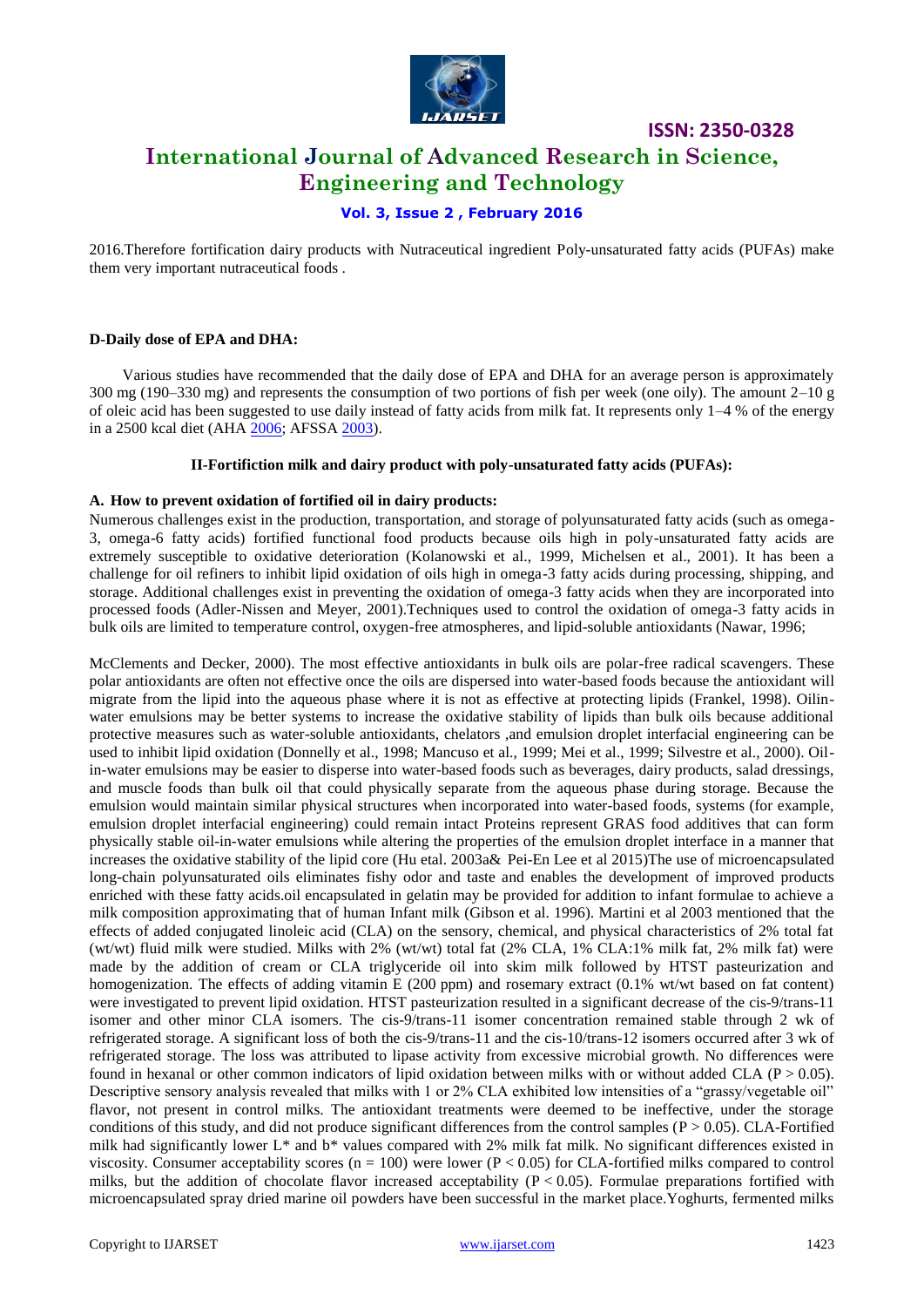

## **International Journal of Advanced Research in Science, Engineering and Technology**

### **Vol. 3, Issue 2 , February 2016**

and processed cheese with tuna oil encapsulated with processed milk proetein-carbohydrate films (Driphorm 50) made using MicroMAX technology (Sanguanri and Augustin, 2001) have higher sensory scores than those fortified with an equivalent amount of encapsulated oil (Sharma et al., 2003). Martini et al 2009 fortify 50% reduced fat Cheddar cheese with n-3 fatty acids and evaluate whether this fortification generated specific off-flavors in the cheese. Docosahexaenoic (DHA) and eicosapentaenoic (EPA) fatty acids were added to the cheese to obtain 3 final fortification levels [18, 35, and 71 mg of DHA/EPA per serving size (28 g) of cheese representing 10, 20, and 40% of the suggested daily intake level for DHA/EPA. The presence of oxidized, rancid, and fishy flavors as a function of fortification level and cheese aging (6 mo) was evaluated using a sensory descriptive panel. No differences were found in the oxidized and rancid flavors as a consequence of DHA/EPA fortification, with only slight intensities of these flavors. The presence of fishy off-flavor was dependent on the fortification level. Cheeses with low fortification levels (18 and 35 mg of DHA/EPA per serving size) did not develop significant fishy off-flavor compared with the control, whereas at the highest fortification level (71 mg of DHA/EPA per serving size) the fishy off-flavor was significantly stronger in young cheeses. The fishy flavor decreased as a function of age and became nonsignificant compared with the control at 3 mo of storage. Even though fishy flavors were detected in the fortified cheeses, the DHA/EPA content during storage remained constant and complied with the suggested values for food fortification. Results obtained from this research indicate that 50% reduced-fat Cheddar cheese aged for 3 mo can be used as a vehicle for delivery of n-3 fatty acids without generation of off-flavors.

Experimental studies have shown that the addition of Omega-3 fatty acids to probiotic yogurt causes no aroma and flavour defects in set-type products. On the contrary, the texture of the final product was adversely affected by Omega-3. This problem can be overcome by adding Omega-3 and whey protein concentrate (WPC) together [\(Stagnitti et](http://onlinelibrary.wiley.com/doi/10.1111/j.1471-0307.2009.00547.x/full#b111) al. [2001;](http://onlinelibrary.wiley.com/doi/10.1111/j.1471-0307.2009.00547.x/full#b111)

Helenaet al 2013 evaluating the potential of maltodextrin combination with different wall materials in the microencapsulation of flaxseed oil by spray drying, in order to maximize encapsulation efficiency and minimize lipid oxidation. Maltodextrin (MD) was mixed with gum Arabic (GA), whey protein concentrate (WPC) or two types of modified starch (Hi-Cap 100TM and Capsul TA®) at a 25:75 ratio. The feed emulsions used for particle production were characterized for stability, viscosity and droplet size. The best encapsulation efficiency was obtained for MD:Hi-Cap followed by the MD:Capsul combination, while the lowest encapsulation efficiency was obtained for MD:WPC, which also showed poorer emulsion stability.. During the oxidative stability study, MD:WPC combination was the wall material that best protected the active material against lipid oxidation.

Rebecca Walker et al 2015 reported that nanoemulsions offer a promising way to incorporate omega-3 fatty acids into liquid food systems like beverages, dressing, sauces, and dips. Nanoemulsions are colloidal dispersions that contain small oil droplets (r < 100 nm) that may be able to overcome many of the challenges of fortifying foods and beverages with omega-3 fatty acids. The composition and fabrication of nanoemulsions can be optimized to increase the chemical and physical stability of oil droplets, as well as to increase the bioavailability of omega-3 fatty acids.

Ankit Goyal et al 2015 developed a stable flaxseed oil emulsion for the delivery of omega-3 (ω-3) fatty acids through food fortification. Oil-in-water emulsions containing 12.5 % flaxseed oil, 10 % lactose and whey protein concentrate (WPC)-80 ranging from 5 to 12.5 % were prepared at 1,500, 3,000 and 4,500 psi homogenization pressure. Flaxseed oil emulsions were studied for its physical stability, oxidative stability (peroxide value), particle size distribution, zeta (ζ)–potential and rheological properties. Emulsions homogenized at 1,500 and 4,500 psi pressure showed oil separation and curdling of WPC, respectively, during preparation or storage. All the combinations of emulsions (homogenized at 3,000 psi) were physically stable for 28 days at 4–7 °C temperature and did not show separation of phases. Emulsion with 7.5 % WPC showed the narrowest particle size distribution (190 to 615 nm) and maximum zeta (ζ)–potential (−33.5 mV). There was a slight increase in peroxide value (~20.98 %) of all the emulsions (except 5 % WPC emulsion), as compared to that of free flaxseed oil (~44.26 %) after 4 weeks of storage. Emulsions showed flow behavior index (n) in the range of 0.206 to 0.591, indicating higher shear thinning behavior, which is a characteristic of food emulsions. Results indicated that the most stable emulsion of flaxseed oil (12.5 %) can be formulated with 7.5 % WPC-80 and 10 % lactose (filler), homogenized at 3,000 psi pressure. The formulated emulsion can be used as potential omega-3 (ω-3) fatty acids delivery system in developing functional foods such as pastry, icecreams, curd, milk, yogurt, cakes, etc.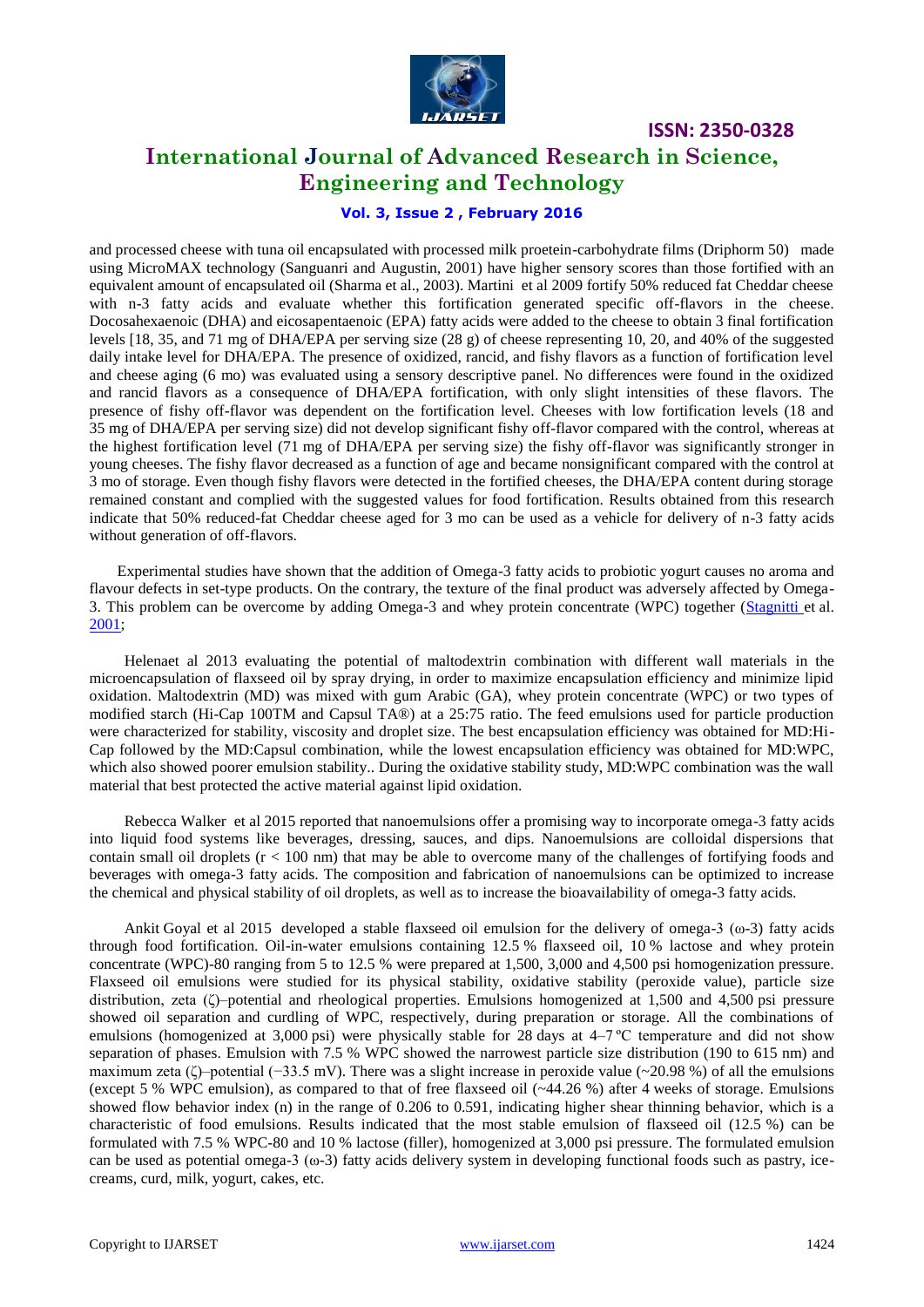

# **International Journal of Advanced Research in Science, Engineering and Technology**

**ISSN: 2350-0328**

### **Vol. 3, Issue 2 , February 2016**

**B. The sources of poly-unsaturated fatty acids (PUFAs) used for dairy products fortification:** Eicosapentaenoic acid and DHA are naturally present in oily fish, and ALA is found in flax seed and various vegetable oils and nuts [\(Dave et](http://onlinelibrary.wiley.com/doi/10.1111/j.1471-0307.2009.00547.x/full#b22) al. 2002[; Martin-Diana et](http://onlinelibrary.wiley.com/doi/10.1111/j.1471-0307.2009.00547.x/full#b65) al. 2004; [Awaisheh et](http://onlinelibrary.wiley.com/doi/10.1111/j.1471-0307.2009.00547.x/full#b8) al. 2005an[dGruenwald 2009\)](http://onlinelibrary.wiley.com/doi/10.1111/j.1471-0307.2009.00547.x/full#b38).).

Fish oil is considered to be the best source of Omega-3 fatty acids, but is notoriously difficult to incorporate into formulations since it is highly susceptible to heat and light oxidation [\(Sharma 2005\)](http://onlinelibrary.wiley.com/doi/10.1111/j.1471-0307.2009.00547.x/full#b105). Before Omega-3 fatty acids could be added to milk products, the fishy taste and odour should be disguised and oxidation of the oil should be overcome. This can be achieved by leaving minimal headspace in the package, using packaging material having low transperancy to light and sometimes adding specific anti-oxidants, emulsifiers or sequestrants [\(Mellema and Bot 2009\)](http://onlinelibrary.wiley.com/doi/10.1111/j.1471-0307.2009.00547.x/full#b70). According to recent market surveys, Omega-3 enriched foods make up the strongest sector of the functional food market in the USA [\(Heller 2008\)](http://onlinelibrary.wiley.com/doi/10.1111/j.1471-0307.2009.00547.x/full#b43). Due to the high content of LCPUFAs in liquid fish oil, it is difficult to protect them against oxidation. Microencapsulation of LCPUFAs offer the possibility for the protection and release controlling of lipophilic food ingredients and can be used for supplementation of foods almost without oxidation (Drusch et al. [2007\)](http://link.springer.com/article/10.1007/s13197-013-1163-z/fulltext.html#CR16).

Microencapsulation also has been used to mask unpleasant taste in food sciences as well as to protect against light and airborne oxidation (Gibbs et al. [1999;](http://link.springer.com/article/10.1007/s13197-013-1163-z/fulltext.html#CR21) Kolanowski et al. [2004\)](http://link.springer.com/article/10.1007/s13197-013-1163-z/fulltext.html#CR33). Microencapsulation of fish oil produces a dry powder from liquid fish oil, which can be used for enrichment of different food with omega-3 LCPUFA (Thautwein [2001;](http://link.springer.com/article/10.1007/s13197-013-1163-z/fulltext.html#CR51) Kolanowski and Laufenberg [2006\)](http://link.springer.com/article/10.1007/s13197-013-1163-z/fulltext.html#CR32). Kolanowski et al. [\(2007\)](http://link.springer.com/article/10.1007/s13197-013-1163-z/fulltext.html#CR34) reported that this process has a good potential to protect the nutritional aspects of instant foods fortified with fish oil powder. Bermudez-Aguirre and Barbosa-canovas [\(2011\)](http://link.springer.com/article/10.1007/s13197-013-1163-z/fulltext.html#CR10) used flaxseed oil and fish oil powder to fortify cheddar and mozzarella cheeses with omega-3 and concluded that sensory scores and shelf life of the both cheeses enriched with fish oil powder were much better and more than the ones enriched with flaxseed oil. Barrow et al. [\(2009\)](http://link.springer.com/article/10.1007/s13197-013-1163-z/fulltext.html#CR8) compared the encapsulated and microencapsulated fish-oil and found out that both processes provide equivalent bioavailability of omega-3 fatty acids for the consumers as long as they delivered in soft-gel capsules. Cumin has been used for decades for its good taste –as a spice- and medicinal purposes (Jalali-Heravi [2007\)](http://link.springer.com/article/10.1007/s13197-013-1163-z/fulltext.html#CR27). It is also used as a flavoring agent in different cheeses in Iran. So, it is a good case for masking the fishy flavor of fortified cheeses with fish oil and fish oil powder Ye et al.  $(2009)$  fortified processed cheese with fish oil and concluded that a fish oil emulsion made with a milk protein complex is a useful carrier for elevating the fortification level of omega-3 LC PUFA in this dairy product. Aryana [\(2007\)](http://link.springer.com/article/10.1007/s13197-013-1163-z/fulltext.html#CR6) substituted Omega-Pure (a commercial oil rich in n-3 fatty acids) with 100, 50, 25, and 0 % of the milk fat in different cheeses and found a significant difference between the cheese flavors fortified with n-3 fatty acids compared with the control cheeses (0 % DHA).

2- Oilseeds : Among oilseeds, flaxseed is the most abundant source of α-linolenic acid (ALA). Its content in flaxseeds accounts for 53% of total FA (Bloedon and Szapary [2004\)](http://onlinelibrary.wiley.com/doi/10.1111/1471-0307.12235/full#idt12235-bib-0005). Moreover, fatty acid profile of flaxseed is characterised by an excellent ratio of ω 6:ω 3 FA. The excess of short- and medium-chain saturated FA and low level of unsaturated ω 3 FA in human diet are a common pattern observed in the Western countries. It is also considered as an atherogenic factor and the primary cause of cardiovascular diseases (Adkins and Kelley [2010\)](http://onlinelibrary.wiley.com/doi/10.1111/1471-0307.12235/full#idt12235-bib-0001). Therefore, the boost in consumer interest in food products with increased concentration of mono- and polyunsaturated fatty acids was observed. The research carried out indicated that flaxseed is a good source of energy and protein for lactating dairy cows and it can affect milk FA profile (Petit [2010;](http://onlinelibrary.wiley.com/doi/10.1111/1471-0307.12235/full#idt12235-bib-0031) Oeffner et al[. 2013\)](http://onlinelibrary.wiley.com/doi/10.1111/1471-0307.12235/full#idt12235-bib-0030).

Kuhn et al 2012 evaluated the stability of flaxseed oil - whey protein isolate emulsions.High-pressure homogenization (80 MPa) and an increase in the number of homogenization cycles, led to the formation of high molecular weight aggregates (>200 kDa), which favored an increase in viscosity of the emulsions. The increase in homogenization pressure also increased the formation of primary oxidation products, which could be explained by the increase in temperature and in the surface area of the droplets.

Ankit Goyaet al 2014 reported that Flaxseed is emerging as an important functional food ingredient because of its rich contents of  $\alpha$ -linolenic acid (ALA, omega-3 fatty acid), lignans, and fiber. Flaxseed oil, fibers and flax lignans have potential health benefits such as in reduction of cardiovascular disease, atherosclerosis, diabetes, cancer, arthritis, osteoporosis, autoimmune and neurological disorders. Flax protein helps in the prevention and treatment of heart disease and in supporting the immune system. As a functional food ingredient, flax or flaxseed oil has been incorporated into baked foods, juices, milk and dairy products, muffins, dry pasta products, macaroni and meat products. The present review focuses on the evidences of the potential health benefits of flaxseed through human and animals' recent studies and commercial use in various food products.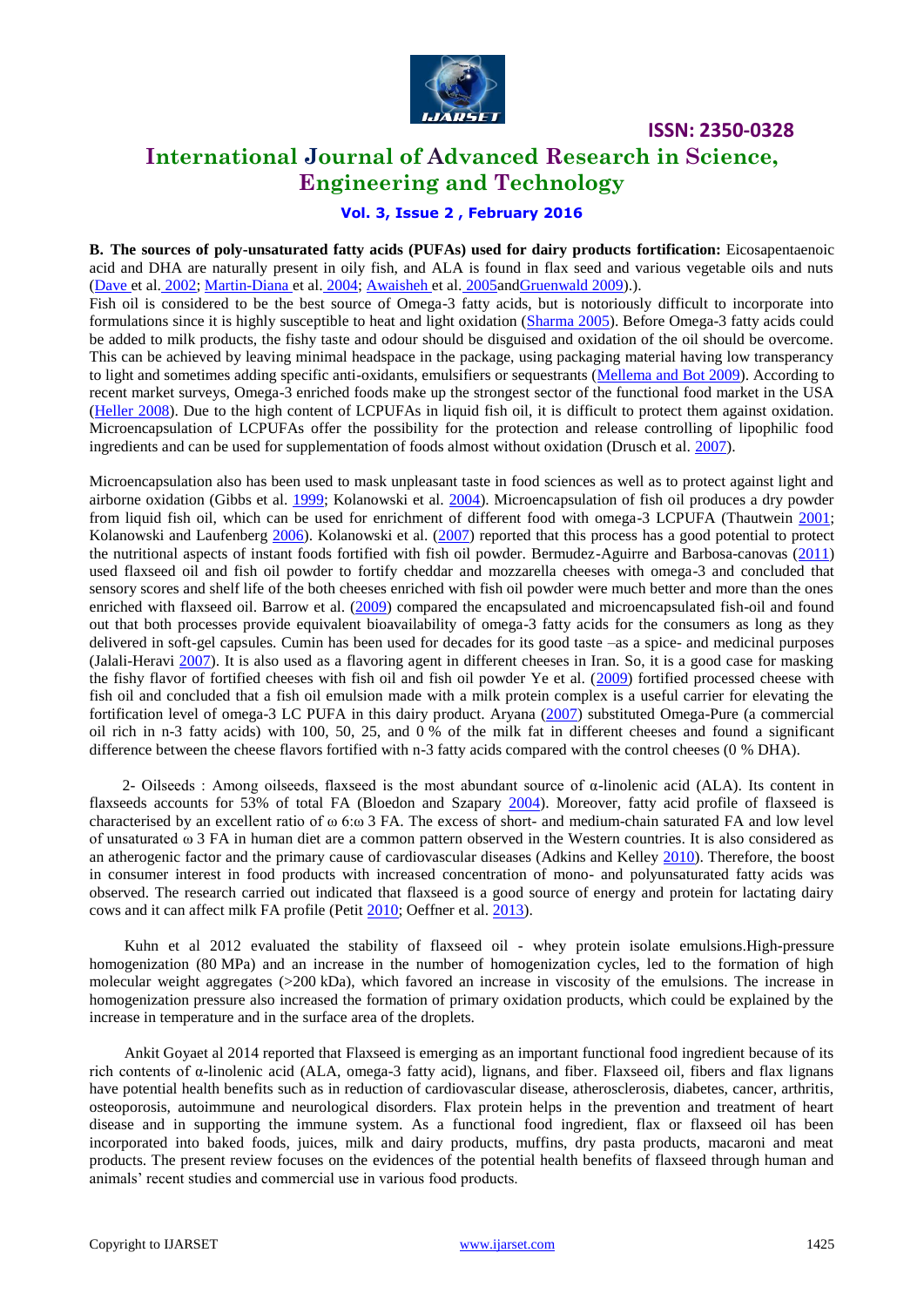

# **International Journal of Advanced Research in Science, Engineering and Technology**

**Vol. 3, Issue 2 , February 2016**

#### **REFERENCES**

- [1] Adkins Y and Kelley D S, "Mechanisms underlying the cardioprotective effects of omega-3 polyunsaturated fatty acids" Journal of Nutritional Biochemistry 21 781–792, 2010.
- [2] AFFSA, " Acides Gras de la Famille Oméga 3 et Système Cardiovasculaire: Intérêtnutritionnel et allegations" AgenceFrancaise de Sécurité Sanitaire des Aliments[. http://www.anses.fr/Documents/NUT-Ra-omega3.pdf,](http://www.anses.fr/Documents/NUT-Ra-omega3.pdf)2003.
- [3] AHA, "Diet and lifestyle recommendations revision: a scientific statement from the American Heart Association Nutrition Committee. Circulation" 114:82-96, 2006.
- [4] Ankit Goyal , Vivek Sharma, Neelam Upadhyay, A. K. Singh,Sumit Arora, Darshan Lal, Latha Sabikhi .Development of stable flaxseed oil emulsions as a potential delivery system of ω-3 fatty acids Journal of Food Science and Technology Volume 52, Issue 7, pp 4256-4265,2015
- [5] Ankit Goyal , Vivek Sharma, Neelam Upadhyay, Sandeep Gill, Manvesh Sihag .Flax and flaxseed oil: an ancient medicine & modern functional foodReview Journal of Food Science and Technology Volume 51, Issue 9, pp 1633-1653 ,2014.
- [6] Aryana KJ, "Cheddar cheese manufactured with oil high in omega-3 fatty acids" Milchwissenschaft 62:167–170, 2007.
- *[7] Artemis P. Simopoulos, "The omega-6/omega-3 fatty acid ratio: health implications" Oilseesd &Fat Crops And Lipid Ocl Volume 17, Number 5, 2010.*
- [8] Awaisheh S S, Haddadin M S Y and Robinson R K , "Incorporation of selected nutraceuticals and probiotic bacteria in to a fermented milk" International Dairy Journal 15 1184–1190,2005.
- [9] Barrow CJ, Nolan C, Holub BJ, "Bioequivalence of encapsulated and microencapsulated fish-oil supplementation" J Funct Foods I: 38–43, 2009.
- [10]Benbrook C M, Butler G, Latif M A, Leifert C and Davis D R (2013) Organic production enhances milk nutritional quality by shifting fatty acid composition: a United States–wide, 18-month study. PLoS ONE 8 e82429.
- [11]Bermudez-Aguirre D, Barbosa-Canovas GV, "Ouality of selected cheeses fortified with vegetable and animal sources of omega-3" LWT-Food Sci Technol 44(7):1577–1584, 2011.
- [12]Bloedon L T and Szapary P O , "Flaxseed and cardiovascular risk" Nutrition Reviews 62 18-27, 2004.
- [13]British Nutrition Foundation, "Unsaturated Fatty Acids. Report of the British Nutrition Foundation's Task Force". London: Chapman and Hall. Brumby, P. E., Stony, J. E. & Sutton, J. D. (197) , 1992.
- [14]Dave R I, Ramaswamy N and Baer R J , " Changes in fatty acid composition during yoghurt processing and their effects on yoghurt and probiotic bacteria in milk procured from cows fed different diets" Australian Journal of Dairy Technology 57 197-202, 2002.
- [15]Dominika Średnicka-Tober et al .Higher PUFA and n-3 PUFA, conjugated linoleic acid, α-tocopherol and iron, but lower iodine and selenium concentrations in organic milk: a systematic literature review and meta- and redundancy analyses British Journal of Nutrition Volume 115 Issue 06, pp 1043-, 2016 .
- [16]Ellis K A, Innocent G, Grove-White D, Cripps P, McLean W G, Howard C V and Mihm M (2006) Comparing the fatty acid composition of organic and conventional milk. Journal of Dairy Science 89 1938–1950.
- [17]Fritsche, J., Rickert, R., and Steinhart, H. Formation, contents, and estimation of daily intake of conjugated linoleic acid isomers and trans-fatty acids in foods. in: Advances in Conjugated Linoleic Acid Research. Volume 1.AOCS Press, Champaign, IL; 1999: 378–396.
- [18]Gibbs BF, Kermasha S, Alli I, Mullingan CN, "Encapsulation in the food industry: a review" Int J Food Sci Nutr 50:213–224, 1999.
- [19[\]Hadi Hashemi Gahruie, Mohammad Hadi Eskandari](http://www.sciencedirect.com/science/article/pii/S2213453015000178)<sup>a</sup> , [Gholamreza Mesbahi](http://www.sciencedirect.com/science/article/pii/S2213453015000178)<sup>a</sup>[Mohammad Amin Hanifpour](http://www.sciencedirect.com/science/article/pii/S2213453015000178) 5 Food Science and Human [WellnessVolume 4, Issue 1,](http://www.sciencedirect.com/science/journal/22134530) Pages 1–8 2015
- [20]Hebeisen, D.F., HoeXin, F., Reusch, H.P., Junker, E., Lauterburg, B.H. 1993. Increased concentrations of omega-3 fatty acids in milk and platelet rich plasma of grass-fed cows. Int. J. Vitam. Nutr. Res., 63, 229–233. Huang, T.C., Kuksis, A. 1967. A comparative s
- [21]Helena C.F. Carneiroa, , Renata V. Tononb, , Carlos R.F. Grossoc, , Míriam D. Hubingera, Encapsulation efficiency and oxidative stability of flaxseed oil microencapsulated by spray drying using different combinations of wall materials, Journal of Food EngineeringVolume 115, Issue 4, Pages 443–451,2013.
- [22]Hibbeln JR, Nieminen LRG, Blasbalg TL, Riggs JA, Lands WEM, "Healthy intakes of n-3 and n-6 fatty acids: Estimations considering worldwide diversity" Am J Clin Nutr 83:1483s-1493s, 2006.
- [23] Hooper L, Harrison RA, Summerbell CD, Moore H, Worthington HV, Ness A, Capps N, Davey Smith G, Riemersma R, Ebrahim S, "Omega 3 fatty acids for prevention and treatment of cardiovascular disease" Cochrane Database Syst Rev 4:CD 003177, 2004
- [24]Ip, C., Thompson, H.J., and Scimeca, J.A., "Conjugated linoleic acid suppresses mammary carcinogenesis and proliferative activity of the mammary gland in the rat" Cancer Res.; 54: 1212-1215, 1994.
- [25]Jalali-Heravi M, Zekavat B, Sereshti H , "Use of gas chromatography–mass spectrometry combined with resolution methods to characterize the essential oil components of Iranian cumin and caraway‖ J Chromatogr A 1143(1–2):215–226, 2007.
- [26]Jean-Marc Maurette, "Flaxseed oil, a fish oil challenger?" OCL; 15(4): 257-261, 2008.
- [27]Kamphuis, M.M.J.W., Lejeune, M.P.G.M., Saris, W.H.M., and Westerterp-Plantenga, M.S, "The effect of conjugated linoleic acid supplementation after weight loss on body weight regain, body composition, and resting metabolic rate in overweight subjects". Int. J. Obes.; 27: 840–847,2003.
- [28]Kolanowski W, Laufenberg G , "Enrichment of food products with polyunsaturated fatty acids by fish oil addition" Eur Food Res Technol 222:472–477, 2006.
- [29]Kris-Etherton PM , "Monounsaturated fatty acids and risk of cardiovascular disease" Circulation 100:1253–1258, 1999.
- [30]Kuhn, K.R. . Cunha, R.L Flaxseed oil Whey protein isolate emulsions: Effect of high pressure homogenization J. of Food engineering Volume 111, Issue 2, , Pages 449–457,2012